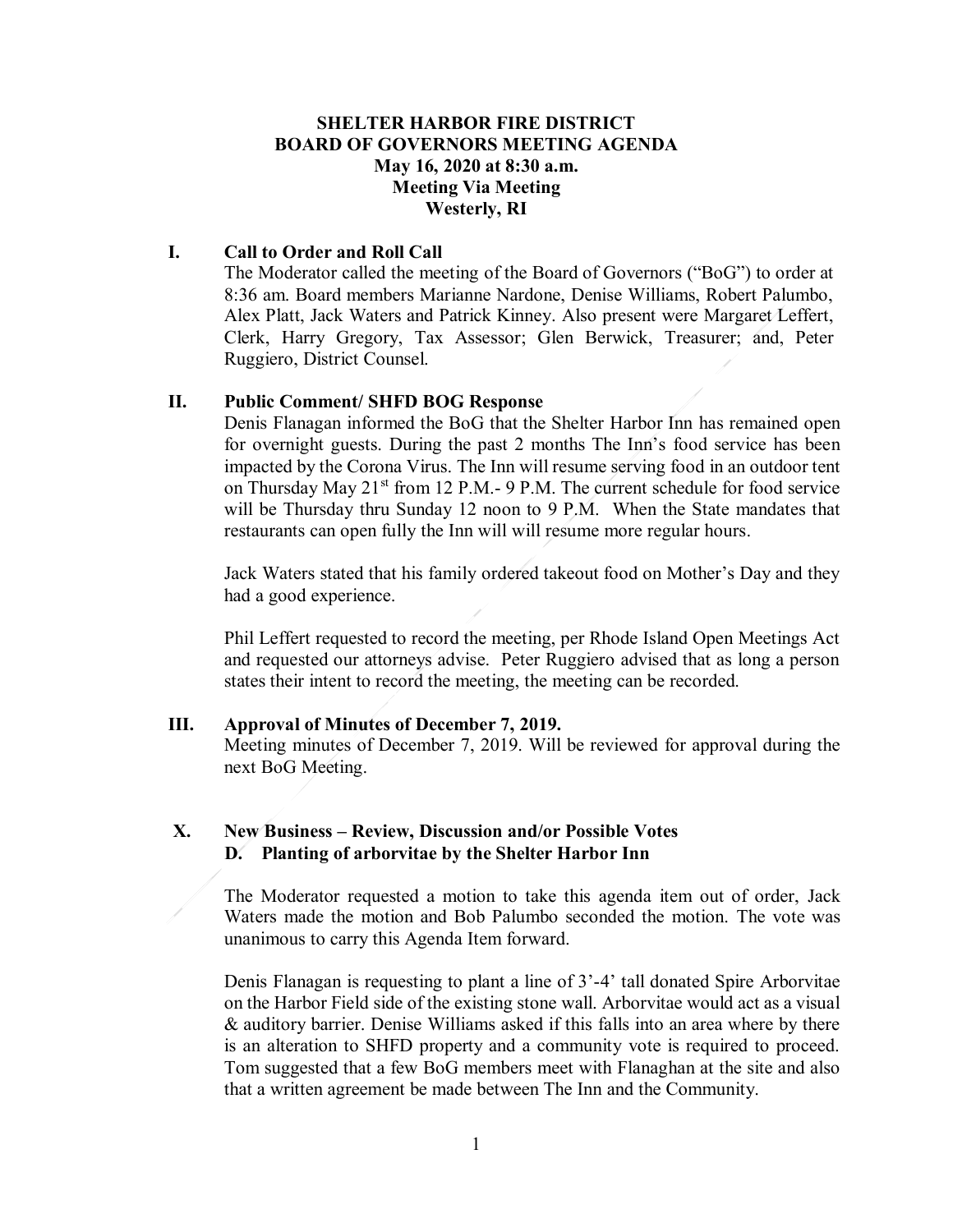Jack Waters made a Motion to accept the request of the Inn to plant arborvitae along the wall on the Community side of Harbor Field. Patrick Kinney seconded the motion.

The Moderator then asked the maker and the seconder if they would amend the motion to state the fact that as a part of this motion this would be subject to the issuance of an agreement on a part of the SHFD with restrictions and requirements and for that to be signed by both parties prior to any work being done. Motion carried unanimously

Jack Waters and Denise Williams will meet with Denis Flanagan to look at the site and put stakes in the ground where the arborvitae would be planted.

The Moderator then returned the meeting to the next item on the agenda.

## **IV. Announcements - None**

### **V. Correspondence**

#### **a. Bill Howard**

Jim Arno operates a small marina and mooring business. Jim is offering both oysters and meat packages for sale.

#### **VI. Treasurer's Report**

Glen Berwick reported that the SHFD will be under budget. Denise requested a breakout of the beach budget. The Moderator asked for a motion to be made to accept the Treasurer's Report as presented. Bob Palumbo made the motion and Jack Waters seconded the motion. Denise Williams, Jack Waters, Bob Palumbo, Alex Platt, Patrick Kinney, Tom Lloyd, all voted in favor, Maryanne Nardone abstained.

#### **VII. Tax Collector's Report**

Harry Gregory total levy was \$243,000. plus We have collected \$242,000 plus. When last bit of taxes  $\&$  interest is collected we will be close to \$244,000 in total. The Moderator called for a motion to accept the Tax Collectors Report as presented. Bob Palumbo made the motion and Jack Waters seconded the motion.

Denise Williams, Jack Waters, Bob Palumbo, Alex Platt, Patrick Kinney, Tom Lloyd, all voted in favor, Maryanne Nardone abstained.

## **VIII. Agent and Committee Chair Reports/Discussion and/or Possible Votes A. Beach – Report By Viv during meeting**

Vivian Duff Reported that the beach may tentatively open on June  $20<sup>th</sup>$ . Because of the Corona virus the Beach Bus rental is tentative. Bus route  $\&$  dates that it may run is published in directory. 2 passes will be given per each home. Lime green Passes are for Monday-Friday Only. Tourquise Passes can be used anytime. Distributing Passes may begin on May 30<sup>th</sup>, your signature will be required. Passes will not be passed out to friends of residents. Beach setup June 19 by Rolands crew. Sarah will return as parking lot attendant. Betty Waters has arranged for the possibility of using porta pottys. All of this is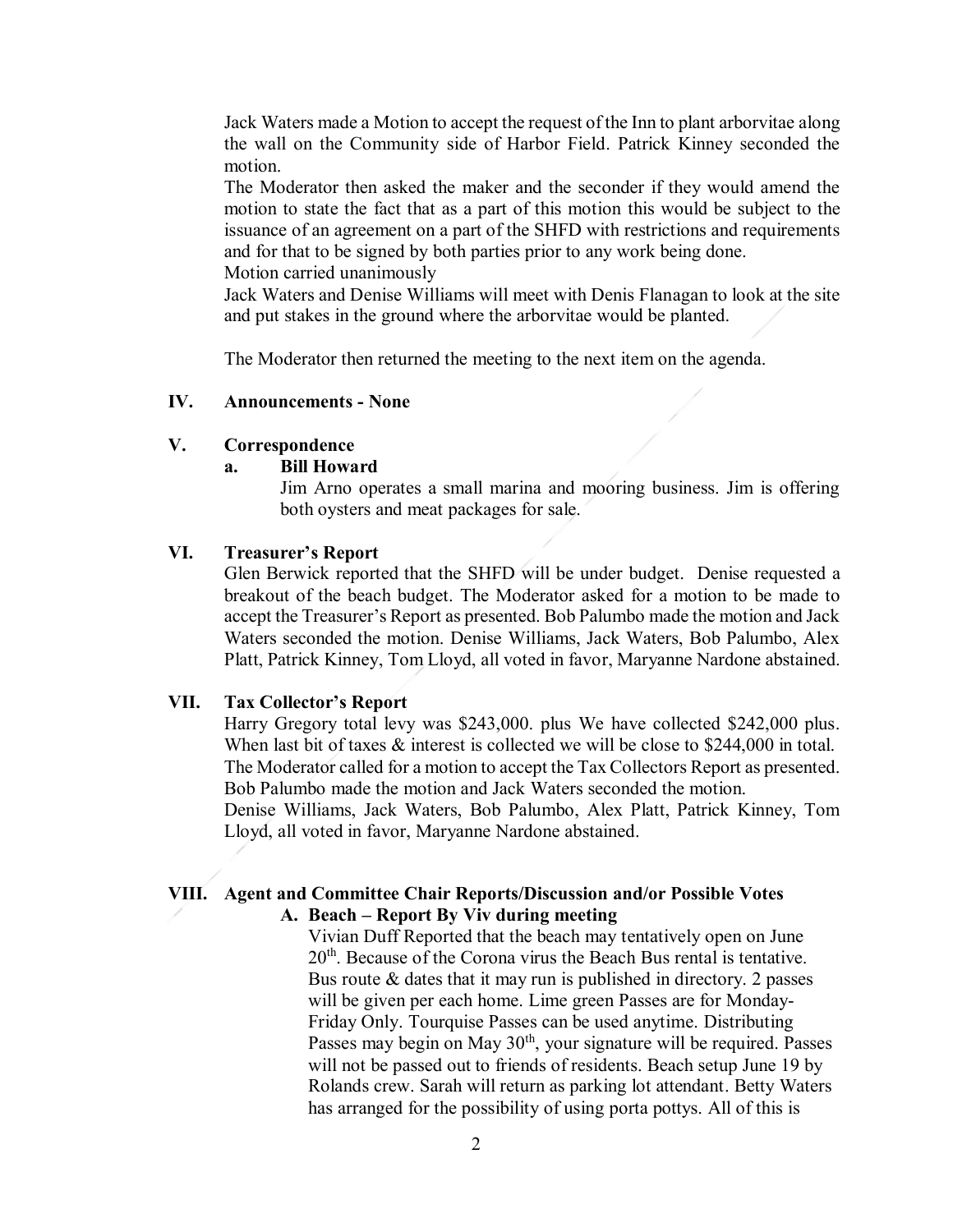contingent on when Weekapaug opens the beach. There was a discussion about the beach buss & porta pottys.

- **B. Beanpot - No Report**
- **C. Bylaws - No Report**
- **D. Community Events – Attached No Report**
- **E. Database - No Report**
- **F. Directory - Attached**
- **G. Finance – Attached**
- **H. Harbor Master -Attached**
- **I. Small Boat Racks -Attached**
- **J. Public Access Defibrillator – Attached**
- **K. Roads - Attached**
- **L. Safety and Security - No Report**
- **M. Tennis - No Report**
- **N. SHFD Website – No Report**
- **IX. Old Business- Discussion and/or Possible Votes A. Bulletin Board**

 The Moderator thanked Marianne Nardone and Dick Ferris for their efforts on getting the Bulletin Board made and installed on Harbor Field

- **B. Water Line Installation in Shelter Harbor** Research is still being done
- **C. Shelter Harbor Inn Agreement**

The Moderator will bring the drafted agreement to Denis Flanahan this week.

#### **D. Street Lights in Shelter Harbor**

Harry Gregory reported that demonstration lights were supposed to be installed on May 1st, but that was postponed because of the Corona Virus. Hopefully the lights will be soon and Harry continues to do fact finding with the input from many neighbors.

#### **E. Public Access Defibrillator Placements**

There was discussion about about placing an AED at Harbor Field Allen Leadbetter will do research and report back.

## **F. Speed Humps for Wagner Road / License Agreement**

Research has been done and a product has been identified there has been a delay because of the Corona Virus.

### **X. New Business – Review, Discussion and/or Possible Votes A. Shelter Harbor Summer Social Events**

The Moderator reported that as activities get closer we will figure it out which activities can happen. Activities that include participation of a third party may be cancelled by the that party. However The Adult Cocktail Party at the end of July & Band Concert could happen with social distancing. The Annual Meeting may be a zoom Meeting. We will have to wait and figure it out as the meetings and events get closer. Karin Manuzzi reported that beach yoga can continue with social distancing.

## **B. SHFD Fire Protection Contract**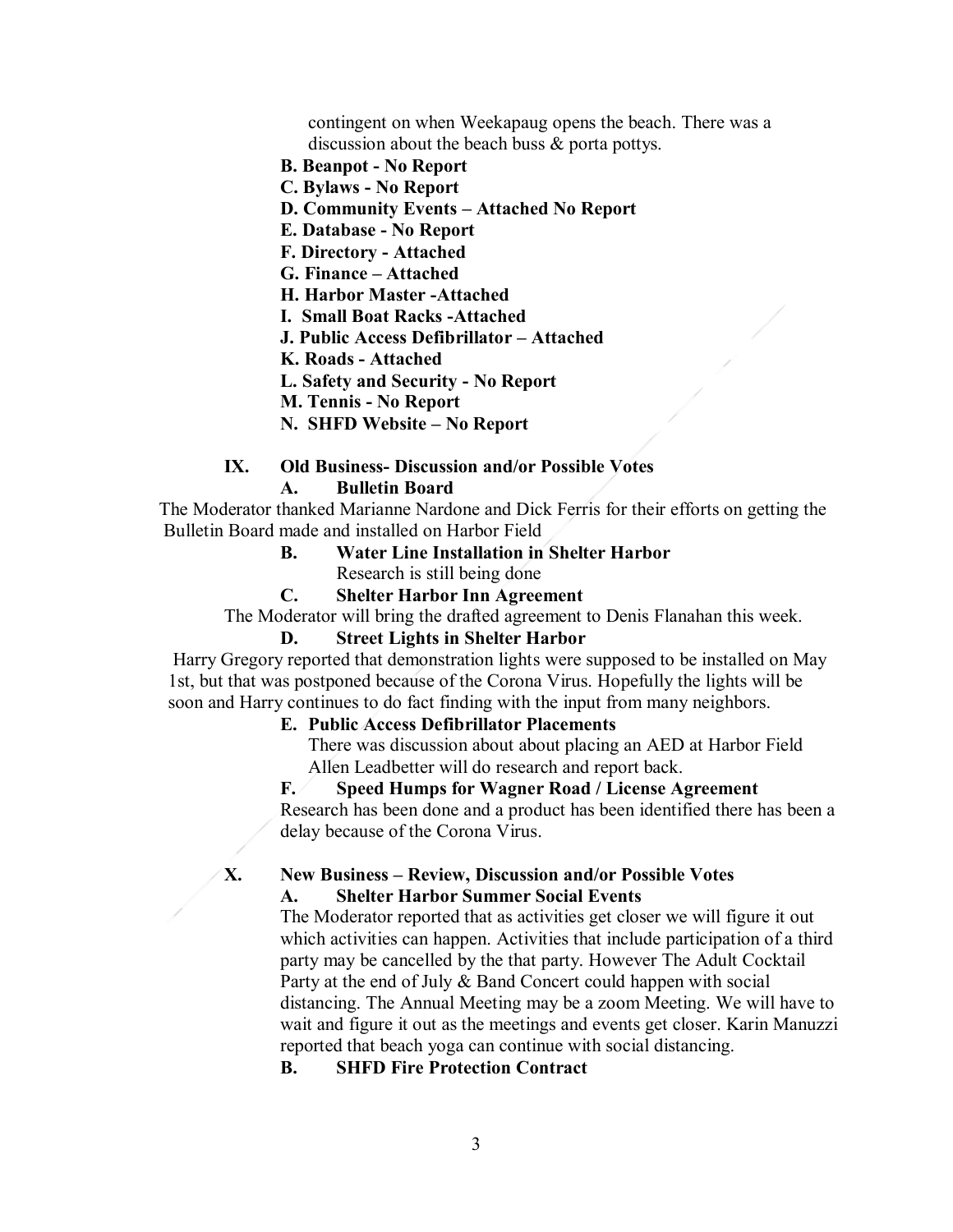The Moderator reported that the 6 year term of our Fire Protection contract with the Dunns Corners Fire Department expires next year. The Moderator will work with Dunns Corners to establish a contract for next year. Second quarter of 2021

**C. Appointment of Ad Hoc Committee to study Voting**

Dick Ferris wrote a letter to the board with questions and remarks about the current voting process in the SHFD Community. A Committee was formed to study the voting and Bob Palumbo agreed to Chair the committee, other members are Denise Williams and Maryanne Nardone. The group convened this past Monday May 11, 2020. The Committee has not reached any conclusion and will report to the BoG when they are ready.

# **E. Weekapaug FD / Shelter Harbor FD Agreement**

The Moderator spoke with Dan Richards and Donna Burns from the Weekapaug Fire District about the WFD and SHFD Beach Lease Agreement. Dan and Donna are in the process of updating every agreement that Weekapaug has with any organization. Our current Beach Lease Agreement was drafted in 1969. The Moderator is currently working with Weekapaug to update our agreement. There was discussion among the BoG about the agreement. Denise Williams acknowleged that the QBCC sets the beach use guidelines which states beach buttons or some form ID should be worn. Also a question was brought up about a process for enforcing the rules within the agreement. The Moderator will discuss the use/non-use of Beach Buttons and other topics of with Dan and Donna of Weekapaug.

#### **F. Planning for SHFD Annual Meeting**

The Moderator asked the Clerk for the Key Dates which are the cornerstone for planning the Annual Meeting. The Clerk will get the information to the BoG & Officers on Tuesday.

## **XI. Public Comment/ SHFD BOG Response**

Dick Ferris commented on 2 items. One was regarding the arborvitae planting and that it may require a license agreement between the SH Inn and the SH Community prior to planting. The other question Dick had is regarding the Beach Agreement. Dick asked for clarification of the word enforcement. Is the SH Community to be responsible for the enforcement of that Weekapaug Beach Property 24/7 ?

Karin Manuzzi commented that she is in favor of the porta potties.

Rochelle Levins thanked Maryanne Nardone and Dick Ferris for the new Bulletin Board. She also supported Gigi Porcelli recommendation of bracelets or small flag that would be options for beach ID. Also a comment was made that owners are not picking up their dog waste in the community. The Moderator commented that golf cars are not allowed on Wagner Road per the Town of Westerly Laws.

**XII. Adjournment**